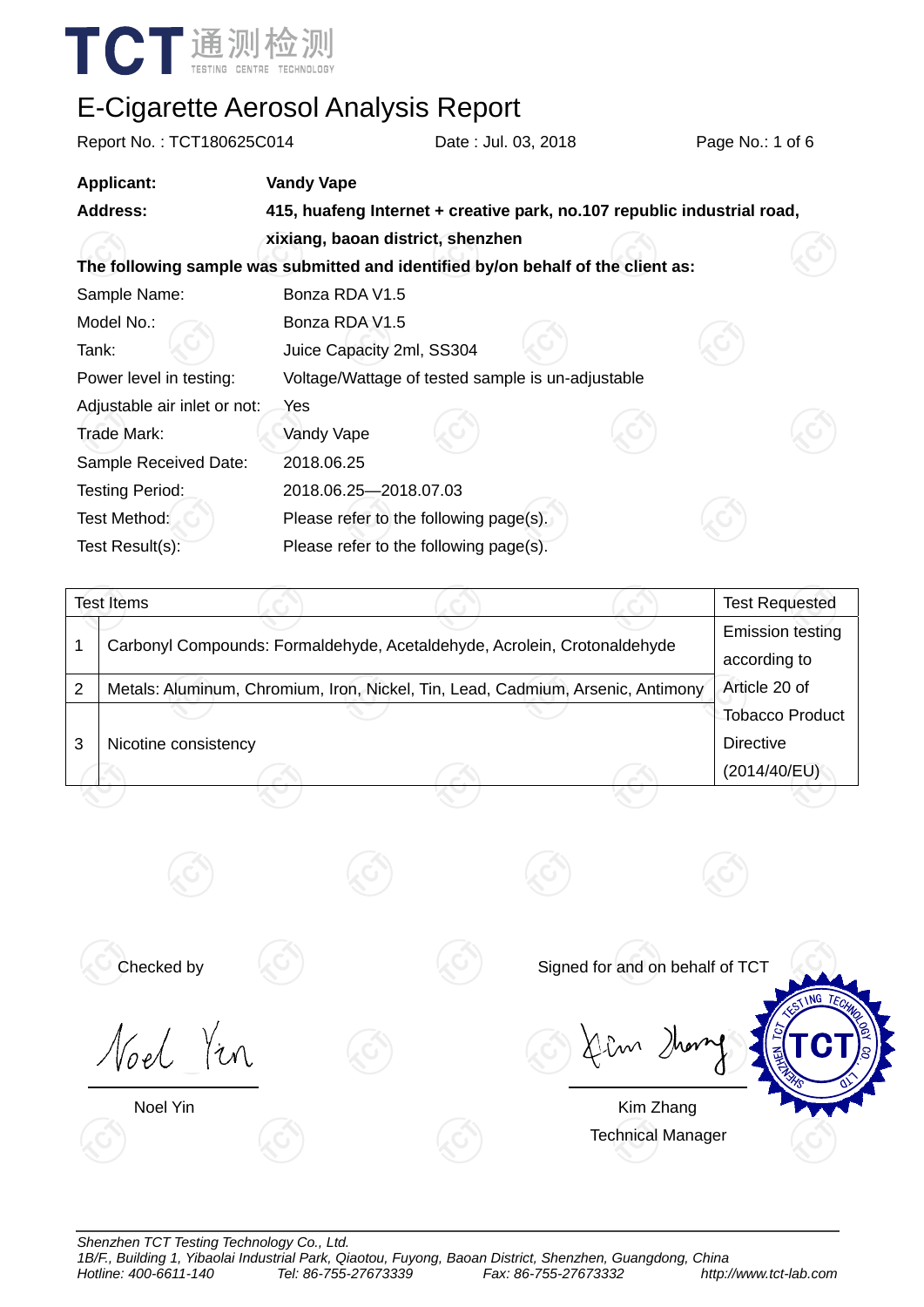

Report No. : TCT180625C014 Date : Jul. 03, 2018 Page No.: 2 of 6

#### **Test Results:**

Test Condition for test items except Nicotine consistency test:

With reference to the CORESTA RECOMMENDED METHOD Nº 81 method parameter and Afnor standardization XP D90-300-3, a smoke machine was used to collect the vapor.

| <b>Puff Duration</b>                  | $3.0s \pm 0.1s$      |  |
|---------------------------------------|----------------------|--|
| <b>Puff Volume</b>                    | 55mL±0.3mL           |  |
| <b>Puff Frequency</b>                 | $30s \pm 0.5s$       |  |
| Puff of Each Group                    | 20                   |  |
| Group Interval Time                   | 300s±120s            |  |
| <b>Maximum Flow</b>                   | $18.5mL/s\pm1.0mL/s$ |  |
| Pressure Drop                         | < 50hPa              |  |
| Group                                 | 5                    |  |
| <b>Total Number of Puff</b>           | 100                  |  |
| <b>Total Duration of Vaporization</b> | 300s                 |  |
|                                       |                      |  |

The temperature and relative humidity of the test atmosphere during machine preparation and testing were kept within the following limits: temperature ±2℃, relative humidity ±5%

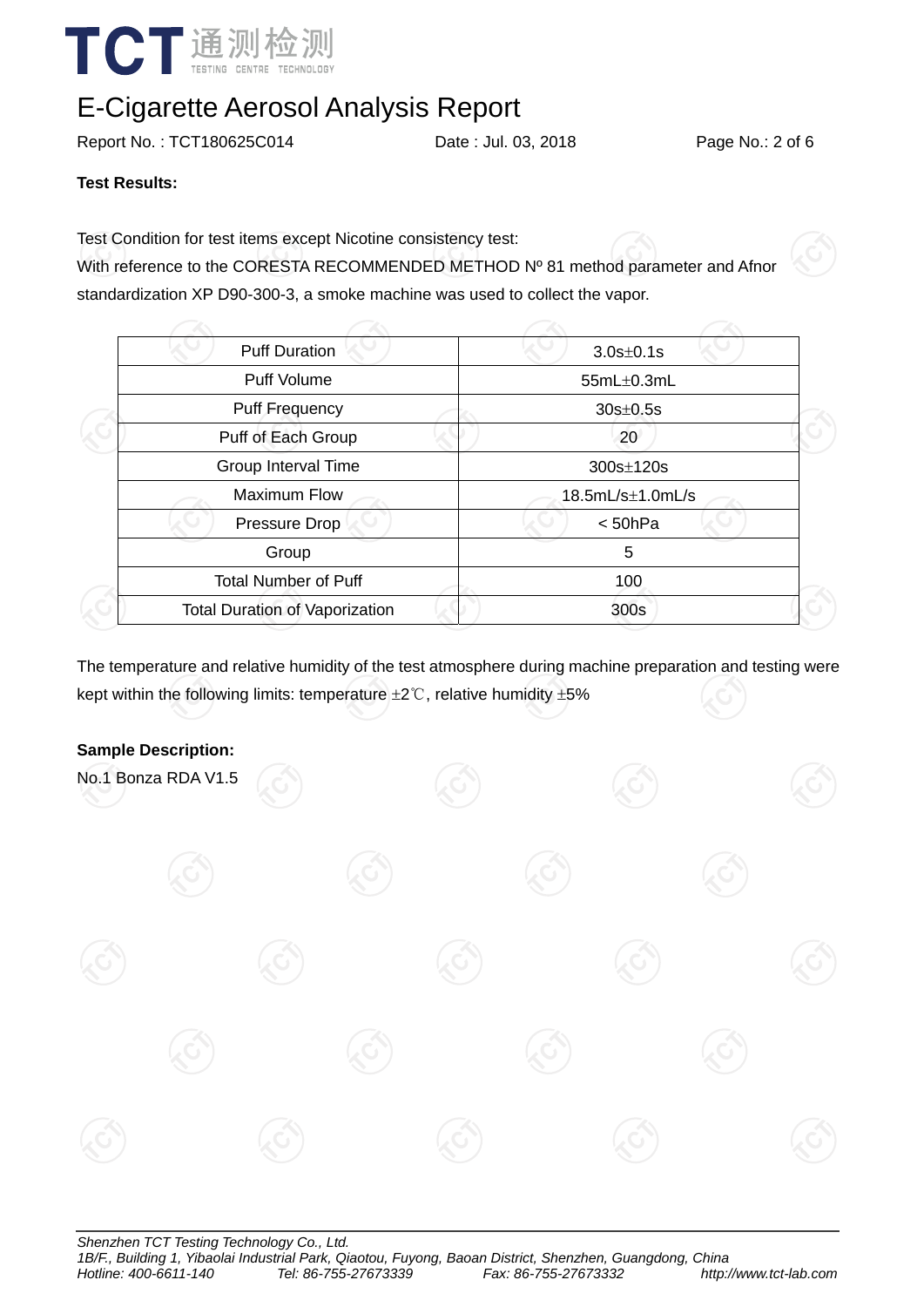

Report No.: TCT180625C014 Date : Jul. 03, 2018 Page No.: 3 of 6

### **1. Carbonyl Compounds Content(s)**

Method: The volatile aldehydes are extracted from the aerosol by bubbling each puff through an impactor containing an acidified aqueous solution of 2,4DNPH. The samples are analyzed by reverse phase highperformance liquid chromatography and determined using a UV detector.

|                | CAS No.   | Unit        | MDL   | LOQ            | Content(s) |  |  |
|----------------|-----------|-------------|-------|----------------|------------|--|--|
| Test Item      |           |             |       |                | No.1       |  |  |
| Formaldehyde   | $50-00-0$ | ug/100puffs | 0.667 | $\overline{2}$ | 5.68       |  |  |
| Acetaldehyde   | 75-07-0   | ug/100puffs | 0.667 | 2              | 5.11       |  |  |
| Acrolein       | 107-02-8  | ug/100puffs | 0.667 | 2              | <b>ND</b>  |  |  |
| Crotonaldehyde | 4170-30-3 | ug/100puffs | 0.667 | 2              | ND.        |  |  |

- Note: ug = Microgram
	- $ND = Not$  Detected (lower than MDL)
	- MDL = Method Detection Limit
	- $LOQ =$  Limit of Quantitation
	- E-Liquid Used: E-liquid B (AFNOR XP D90-300-3)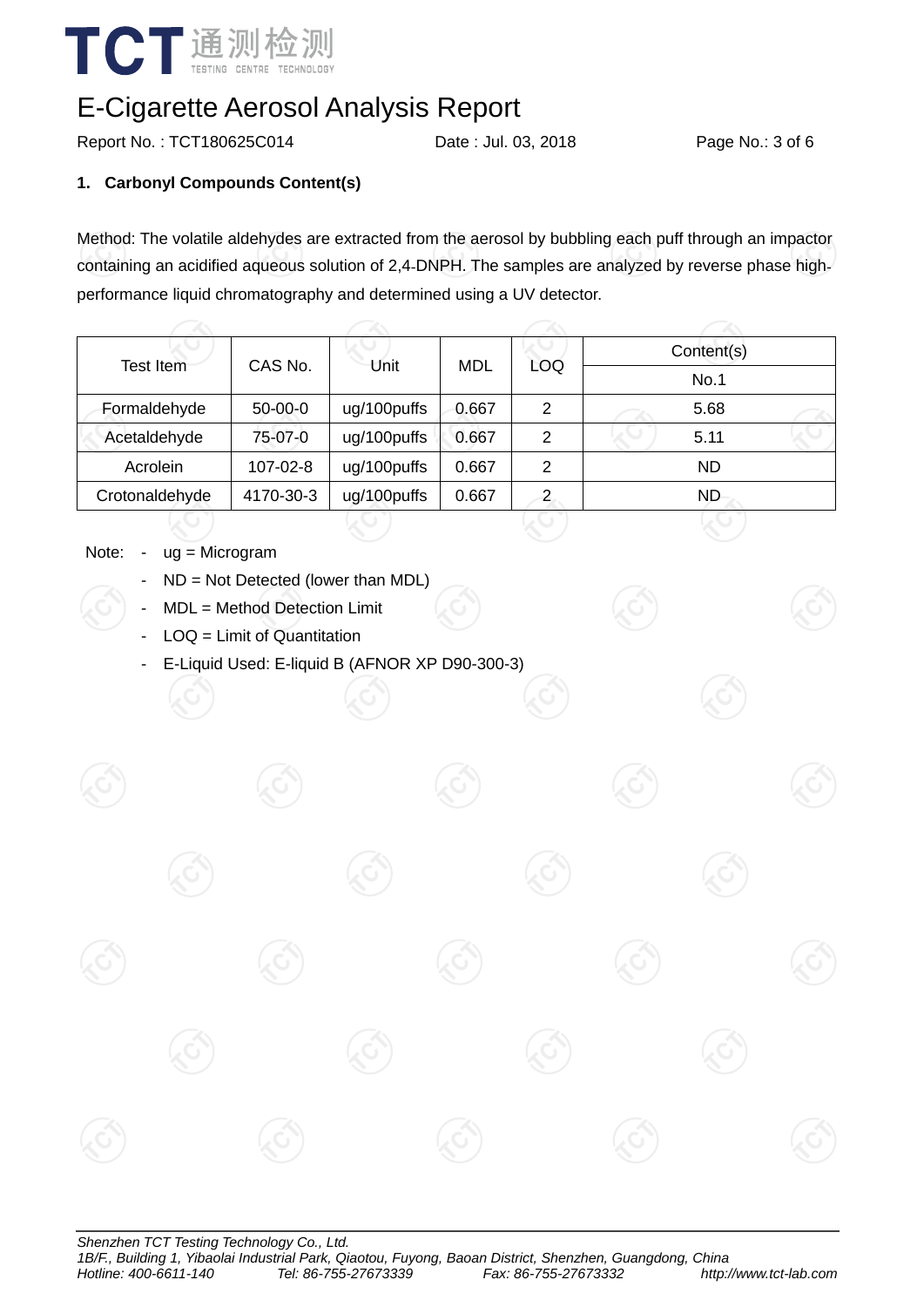

Report No.: TCT180625C014 Date : Jul. 03, 2018 Page No.: 4 of 6

### **2. Metals Content(s)**

Method: The vapor was passed through a dry-ice cooled impinger containing glass packing beads and quartz wool. After smoking the impinger was extracted with 5% nitric acid and filtered through quartz wool. An aliquot of the resulting solution was submitted for analysis by ICP-OES.

| <b>Test Item</b> |           | Unit        | <b>MDL</b> |            | Content(s) |  |  |
|------------------|-----------|-------------|------------|------------|------------|--|--|
|                  | CAS No.   |             |            | <b>LOQ</b> | No.1       |  |  |
| Aluminum(Al)     | 7429-90-5 | ug/100puffs | 0.025      | 0.25       | <b>ND</b>  |  |  |
| Chromium(Cr)     | 7440-47-3 | ug/100puffs | 0.005      | 0.05       | <b>ND</b>  |  |  |
| Iron(Fe)         | 7439-89-6 | ug/100puffs | 0.005      | 0.05       | <b>ND</b>  |  |  |
| Nickel(Ni)       | 7440-02-0 | ug/100puffs | 0.025      | 0.25       | <b>ND</b>  |  |  |
| Tin(Sn)          | 7440-31-5 | ug/100puffs | 0.25       | 2.5        | <b>ND</b>  |  |  |
| Lead(Pb)         | 7439-92-1 | ug/100puffs | 0.025      | 0.25       | <b>ND</b>  |  |  |
| Cadmium(Cd)      | 7440-43-9 | ug/100puffs | 0.005      | 0.05       | <b>ND</b>  |  |  |
| Arsenic(As)      | 7440-38-2 | ug/100puffs | 0.025      | 0.25       | <b>ND</b>  |  |  |
| Antimony(Sb)     | 7440-36-0 | ug/100puffs | 0.025      | 0.25       | <b>ND</b>  |  |  |

Note: - ug = Microgram

- ND = Not Detected (lower than MDL)
- MDL = Method Detection Limit
- $LOQ =$  Limit of Quantitation
- E-Liquid Used: E-liquid B (AFNOR XP D90-300-3)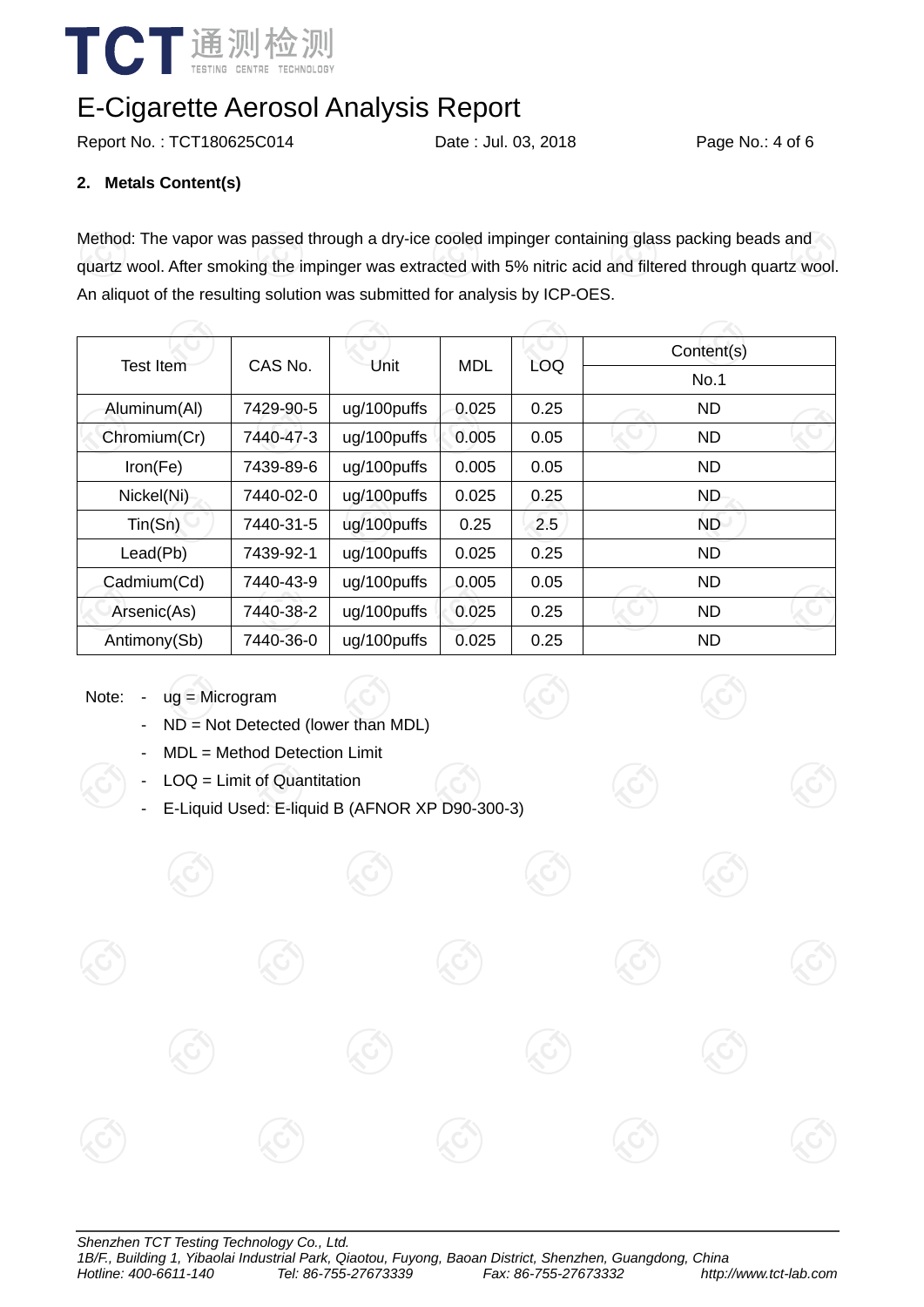

Report No. : TCT180625C014 Date : Jul. 03, 2018 Page No.: 5 of 6

### **3. Nicotine Consistency Test**

Test Condition: With reference to the CORESTA RECOMMENDED METHOD Nº 81 method parameter and Afnor standardization XP D90-300-3, a smoke machine was used to collect the vapor.

| <b>Puff Duration</b> | $3.0s \pm 0.1s$      |  |  |  |
|----------------------|----------------------|--|--|--|
| Puff Volume          | $55mL\pm0.3mL$       |  |  |  |
| Puff of Each Group   | 20                   |  |  |  |
| <b>Maximum Flow</b>  | $18.5mL/s\pm1.0mL/s$ |  |  |  |
| Pressure Drop        | < 50hPa              |  |  |  |

The temperature and relative humidity of the test atmosphere during machine preparation and testing were kept within the following limits: temperature  $\pm 2^{\circ}$ C, relative humidity  $\pm 5\%$ 

Method: A reference liquid was prepared. A pharmaceutical nicotine inhaler was used as a comparator. Products were attached to a smoke machine, and the aerosol was collected in Cambridge filter pads. After trapping and solvent extraction, solution was analyzed by GC-MS and nicotine was dosed by comparing the areas obtained on the MS detector with those of standard solutions prepared in the laboratory under concentration conditions surrounding those of the samples.

| Sample No.   | Nicotine(CAS No.:54-11-5) Contents(mg/20Puffs) |         |             |                          |          |            | Total         |
|--------------|------------------------------------------------|---------|-------------|--------------------------|----------|------------|---------------|
|              | Group 1*                                       | Group 2 | Group 3*    | Group 4                  | Group 5* | <b>AVG</b> | (mg/100puffs) |
| No.1         | 0.476                                          | 0.437   | 0.412       | 0.408                    | 0.419    | 0.431      | 2.15          |
| Deviation(%) | 10.5                                           | ٠       | $4.2^\circ$ | $\overline{\phantom{0}}$ | 2.6      |            |               |

Note: - mg = milligram

- ND = Not Detected (lower than MDL)
- MDL = Method Detection Limit = 0.01mg/20Puffs
- $\text{LOQ} = \text{Limit of Quantitation} = 0.1\text{mg}/20\text{Puffs}$
- $1$ group = 20puffs
- \* Values used for determination of consistency of nicotine emission
- E-Liquid Used: E-liquid A (AFNOR XP D90-300-3)
- Under the conditions of the test and with reference to AFNOR XP D90-300-3, the electronic cigarette delivers a dose of nicotine at consistent levels.